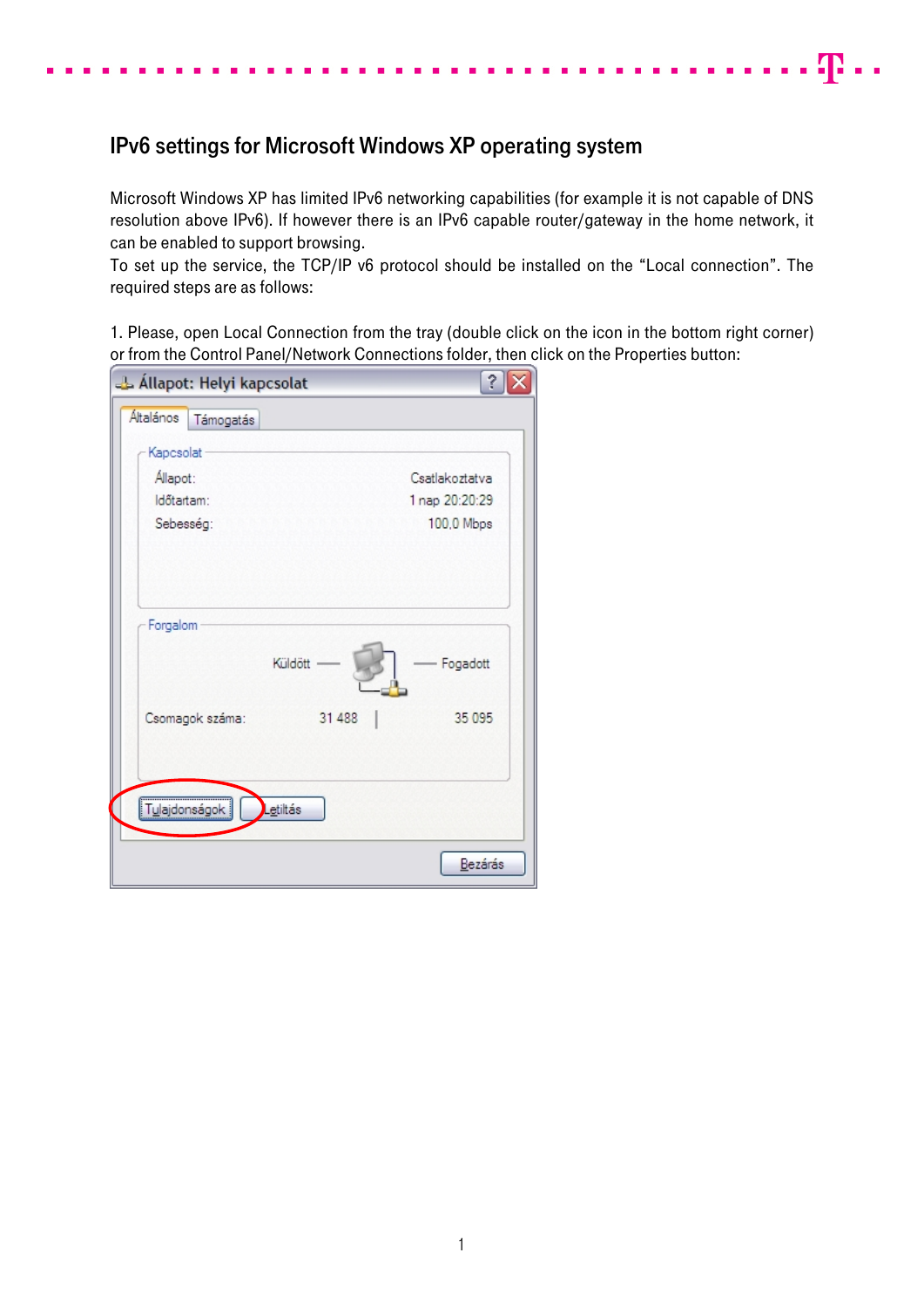2. In the next window, (if no such box/line exists yet), click on the Install button:

 $\ldots$  .  $\mathbf{P}$  . .

 $\sim 10$  $\blacksquare$ 

| - Helyi kapcsolat - tulajdonságok                                                                                                     |
|---------------------------------------------------------------------------------------------------------------------------------------|
| Általános<br>Speciális                                                                                                                |
| Csatlakozás a következő használatával:                                                                                                |
| ■■ Intel(R) 82567LM Gigabit Network Co<br>Beállítás.                                                                                  |
| A kapcsolat a következő elemeket használja:                                                                                           |
| ☑ ■ QoS csomagütemező<br>⊠ । अन्नि Hálózatfigyelő illesztőprogramja<br>M % TCP/IP protokoll                                           |
| ≯<br>¢<br>Ш                                                                                                                           |
| Eltávolítás<br>Telepítés.<br>Tulajdonságok                                                                                            |
| Lehetővé teszi, hogy a számítógép erőforrásokat érjen el a<br>Microsoft Networkson                                                    |
| Kon megjelen ítése az értesítési területen a kapcsolat ideje alatt<br>Ertesítés kérése ha a kapcsolat korlátozott vagy nem jött létre |
| ОК<br>Mégse                                                                                                                           |

3. In the pop-up window click on "Protocol", then the "Add…" button:

| Hálózati összetevő típusa                                   |  |  |  |
|-------------------------------------------------------------|--|--|--|
|                                                             |  |  |  |
| Kattintson a telepíteni kívánt hálózati összetevő típusára: |  |  |  |
| Jayfél                                                      |  |  |  |
| <b>STARIS ENGIN</b>                                         |  |  |  |
| Protokoll                                                   |  |  |  |
| Leirás                                                      |  |  |  |
| A protokoll a számítógépek között zajló                     |  |  |  |
| kommunikációban használt nyelv.                             |  |  |  |
|                                                             |  |  |  |
|                                                             |  |  |  |
|                                                             |  |  |  |
| Hozzáadás.<br>Mégse                                         |  |  |  |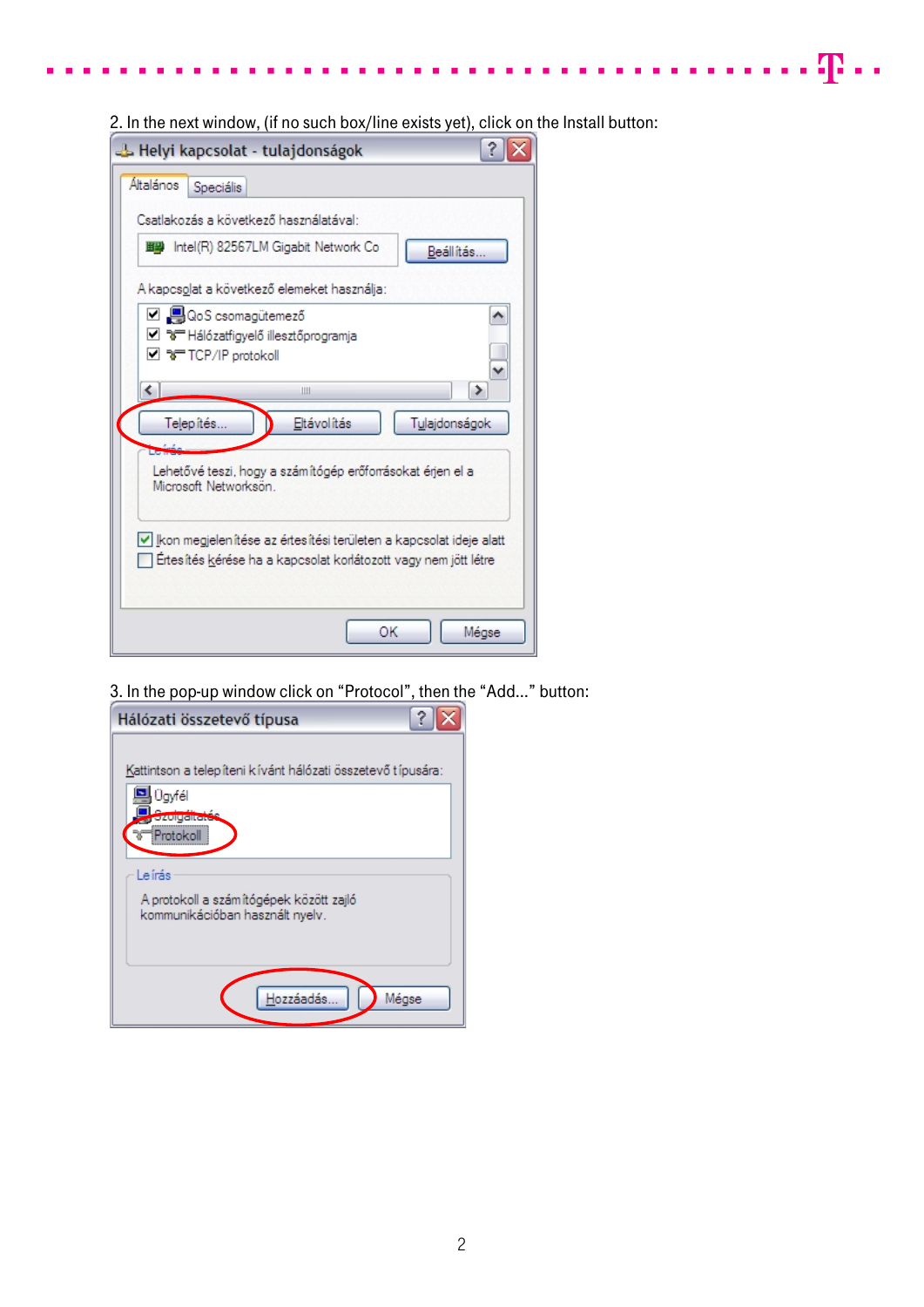4. Here, select first "Microsoft" in the Vendor window then "Microsoft TCP/IP version 6" in the Network Protocol window, and click on the OK button:

 $\cdot$  T  $\cdot$  .

|                    | Hálózati protokoll kiválasztása                                                                                                                                       |
|--------------------|-----------------------------------------------------------------------------------------------------------------------------------------------------------------------|
|                    | Válassza ki a telepíteni kívánt hálózati protokollt, majd kattintson az OK<br>gombra.Ha az összetevőhöz van telepítőlemeze, akkor kattintson a Saját<br>lemez gombra. |
| Guádó<br>Microsoft | Hálózati protokolk<br>Microsoft TCP/IP 6-os verzió<br>PX/SPX/NetBiOS-kompatibilis átviteli pr<br>∢<br>Ш                                                               |
|                    | Digitális alá írással ellátott illesztőprogram.<br>Saját lemez<br>További felvilágosítás az eszközillesztők alá írásának fontosságáról                                |
|                    | ОК<br>Mégse                                                                                                                                                           |

5. Upon successful installation the TCP/IPv6 stack line will appear among the protocols:

| - Helyi kapcsolat - tulajdonságok                                                                                                                                  |  |  |  |  |
|--------------------------------------------------------------------------------------------------------------------------------------------------------------------|--|--|--|--|
| Általános<br>Speciális                                                                                                                                             |  |  |  |  |
| Csatlakozás a következő használatával:                                                                                                                             |  |  |  |  |
| ■■ Intel(R) 82567LM Gigabit Network Co<br>Beállítás                                                                                                                |  |  |  |  |
| A kapcsolat a következő elemeket használja:                                                                                                                        |  |  |  |  |
| Microsoft TCP/IP 6-os verzió<br>⊠ "अन्नि Hálózatfigyelő illesztőprogramja<br>⊠ % <sup>-</sup> TCP/IP protokoll                                                     |  |  |  |  |
| ←<br>٠<br>Ш                                                                                                                                                        |  |  |  |  |
| Eltávolítás<br>Telepítés<br>Tulajdonságok                                                                                                                          |  |  |  |  |
| Leírás<br>TCP/IP 6-os verzió. Az internetes protokoll új generációja,<br>amely a nagy bonyolultságú, összekötött hálózatok közötti<br>kommunikációt teszi lehetővé |  |  |  |  |
| V kon megjelen ítése az értes ítési területen a kapcsolat ideje alatt<br>Ertesítés kérése ha a kapcsolat korlátozott vagy nem jött létre                           |  |  |  |  |
| Bezárás<br>Mégse                                                                                                                                                   |  |  |  |  |

Your computer is now ready to handle IPv6 traffic, you can close the window.

You can check the established IPv6 internet connection with the help of the following webpage: [http://www.ipv6forum.com/test\\_ipv6.php](http://www.ipv6forum.com/test_ipv6.php)